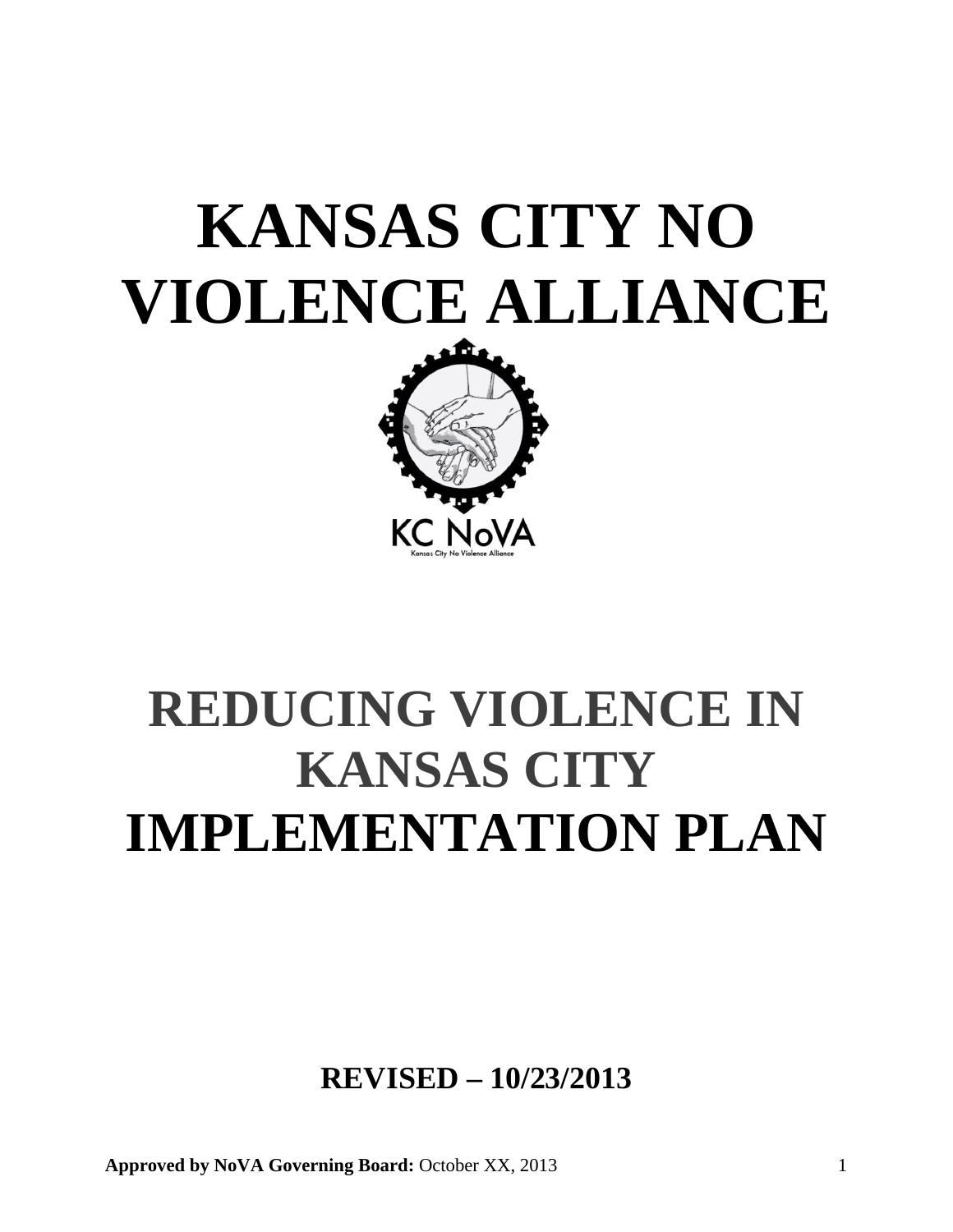### <span id="page-1-0"></span>**TABLE OF CONTENTS**

| <b>COVER SHEET</b>                    |                 |
|---------------------------------------|-----------------|
| <b>TABLE OF CONTENTS</b>              | $\overline{2}$  |
| <b>VISION STATEMENT</b>               | $\overline{3}$  |
| <b>MISSION STATEMENT</b>              | $\overline{4}$  |
| ELEMENTS OF THE IMPLEMENTATION        | $\overline{5}$  |
| <b>IMPLEMENTATION PROCEDURES</b>      | $\underline{6}$ |
| <b>DATA</b>                           | $\underline{6}$ |
| <b>ENFORCEMENT</b>                    | 8               |
| <b>MESSAGE</b>                        | 11              |
| <b>SERVICES</b>                       | 13              |
| KC NOVA COMMITTEE STRUCTURE           | 14              |
| <b>NOVA GOVERNING BOARD</b>           | 14              |
| <b>IMPLEMENTATION COMMITTEE</b>       | 14              |
| <b>DATA COMMITTEE</b>                 | 15              |
| <b>ENFORCEMENT COMMITTEE</b>          | 15              |
| <b>SERVICE COMMITTEE</b>              | 16              |
| MESSAGING/COMMUNITY COMMITTEE         | 16              |
| <b>IMPLEMENTATION PROCESS OUTLINE</b> | 17              |
| <b>KC NOVA PROCESS PLAN</b>           | <u>19</u>       |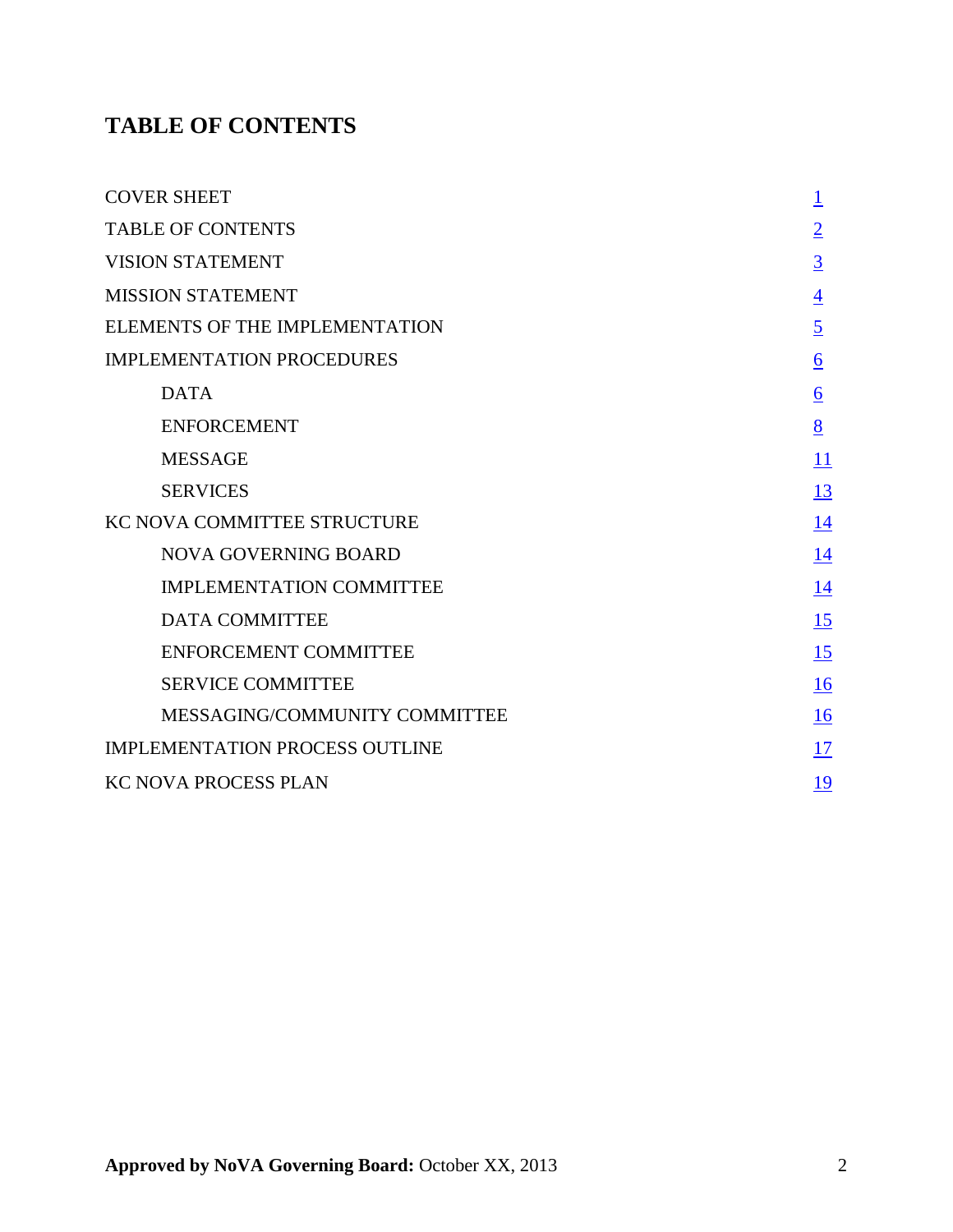#### <span id="page-2-0"></span>**VISION STATEMENT**

KC NoVA aims to reduce violent crimes, primarily homicides and aggravated assaults, by a significant amount below current levels.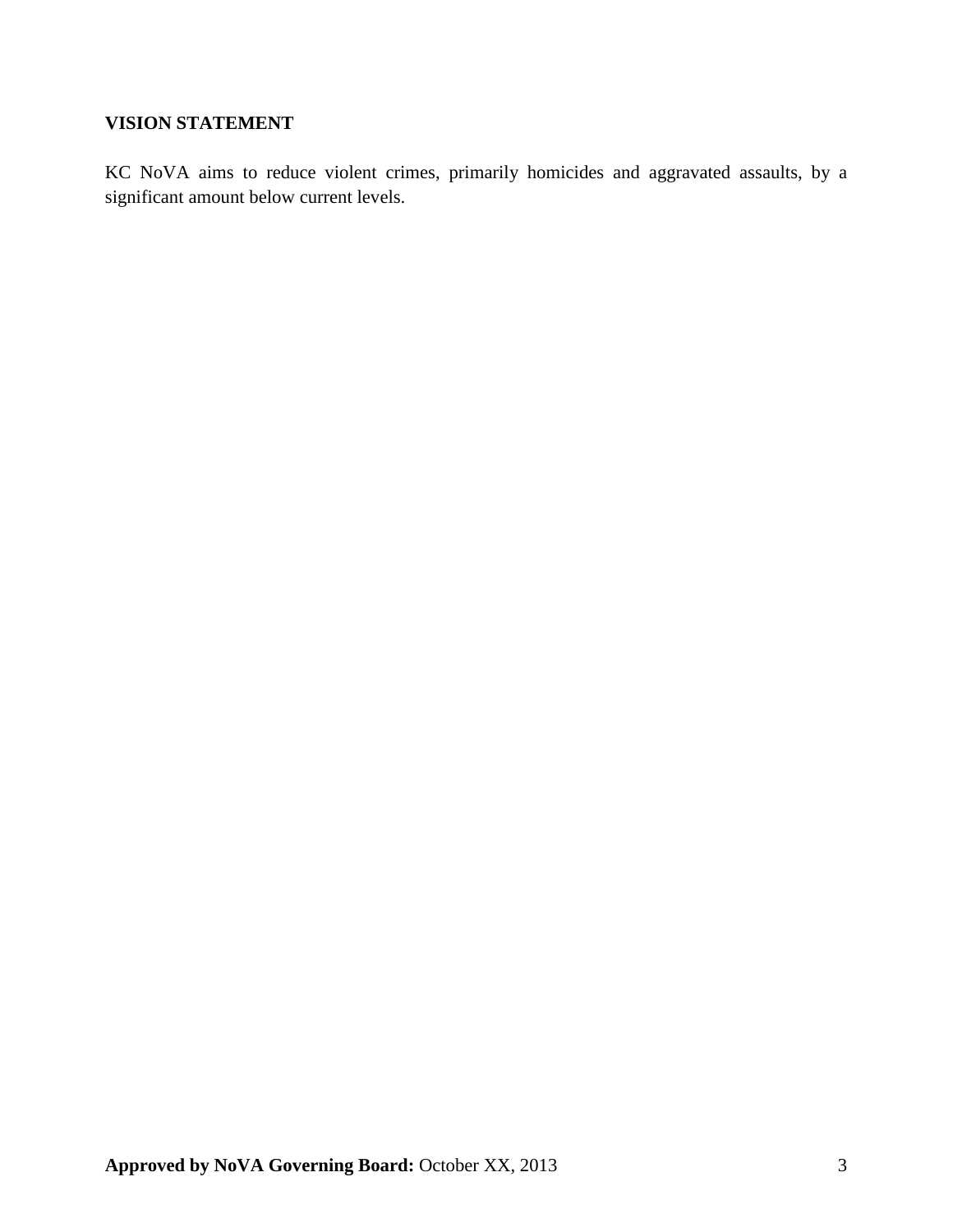#### <span id="page-3-0"></span>**MISSION STATEMENT**

The multi-agency collaboration Kansas City No Violence Alliance, known as KC NoVA, will rely on a focused deterrence approach to reduce homicides and aggravated assaults in Kansas City's urban core. A governing board will rely on the KCPD project manager and on established committees that will analyze and define the city's violence problem, as well as strategies to reduce those problems.

Key committees will include an Implementation Committee, an Enforcement Committee, a Data Committee, a Messaging/Community Committee and a Social Services committee. (See Committee Descriptions.)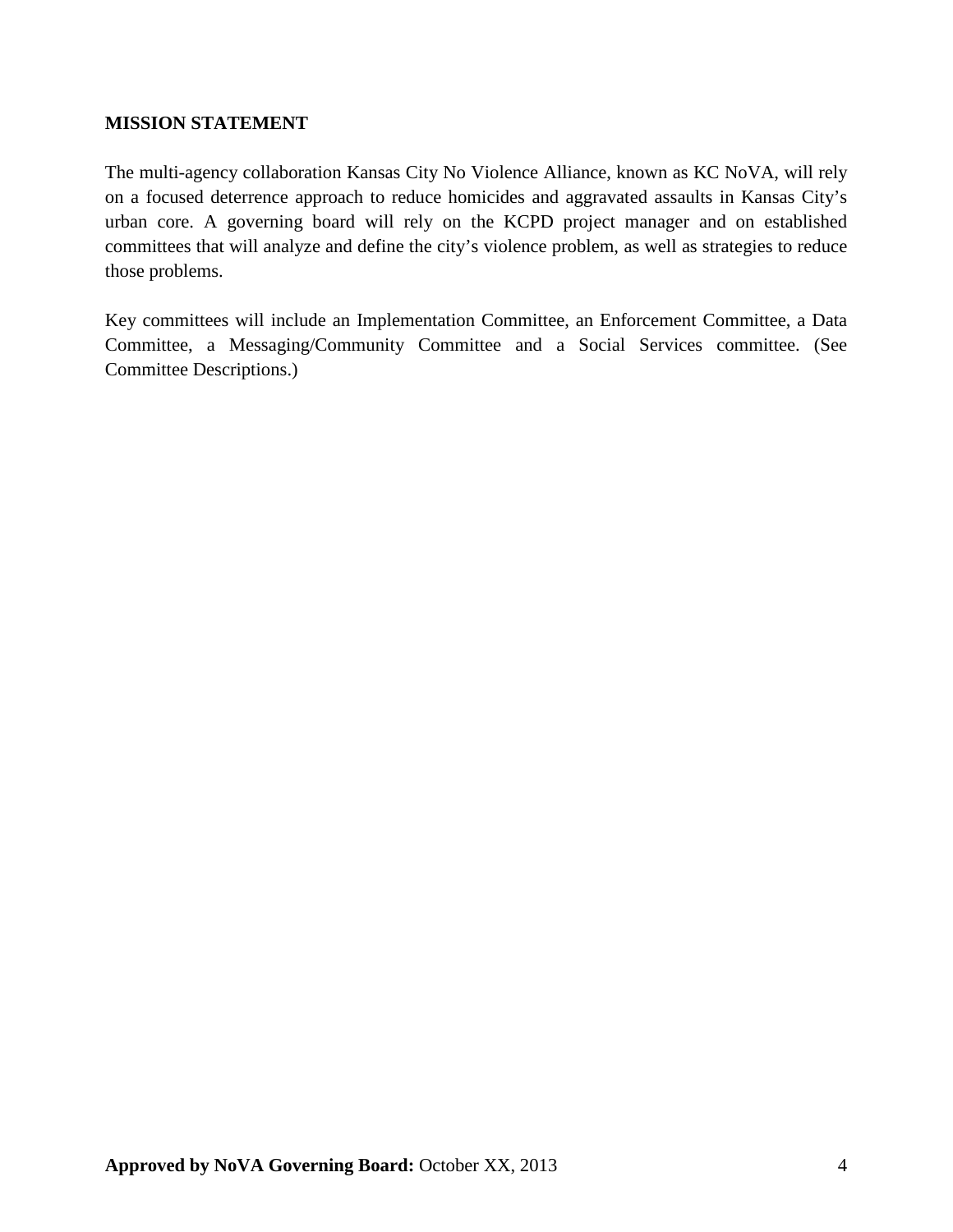#### <span id="page-4-0"></span>**ELEMENTS OF THE IMPLEMENTATION**

- **1. DATA:** Gather and integrate data from official data sources and from line level officers about those groups and individuals engaged in violent crime.
- **2. ENFORCEMENT**: Multi-level and multi-agency response to all potentially group-related violence, specifically aggravated assaults and homicides. This translates into increased arrest, prosecution and incarceration of the city's most violent groups and chronic offenders.
- **3. MESSAGE**: Delivery of anti-violence messages to all network members who may be potential offenders and anti-violence messages to all other aspects of the community at large.
- **4. SERVICES**: Delivery of social and other services to network members that will be aimed at convincing the community that KC NoVA is genuinely offering help to the city's potential violent offenders and/or victims.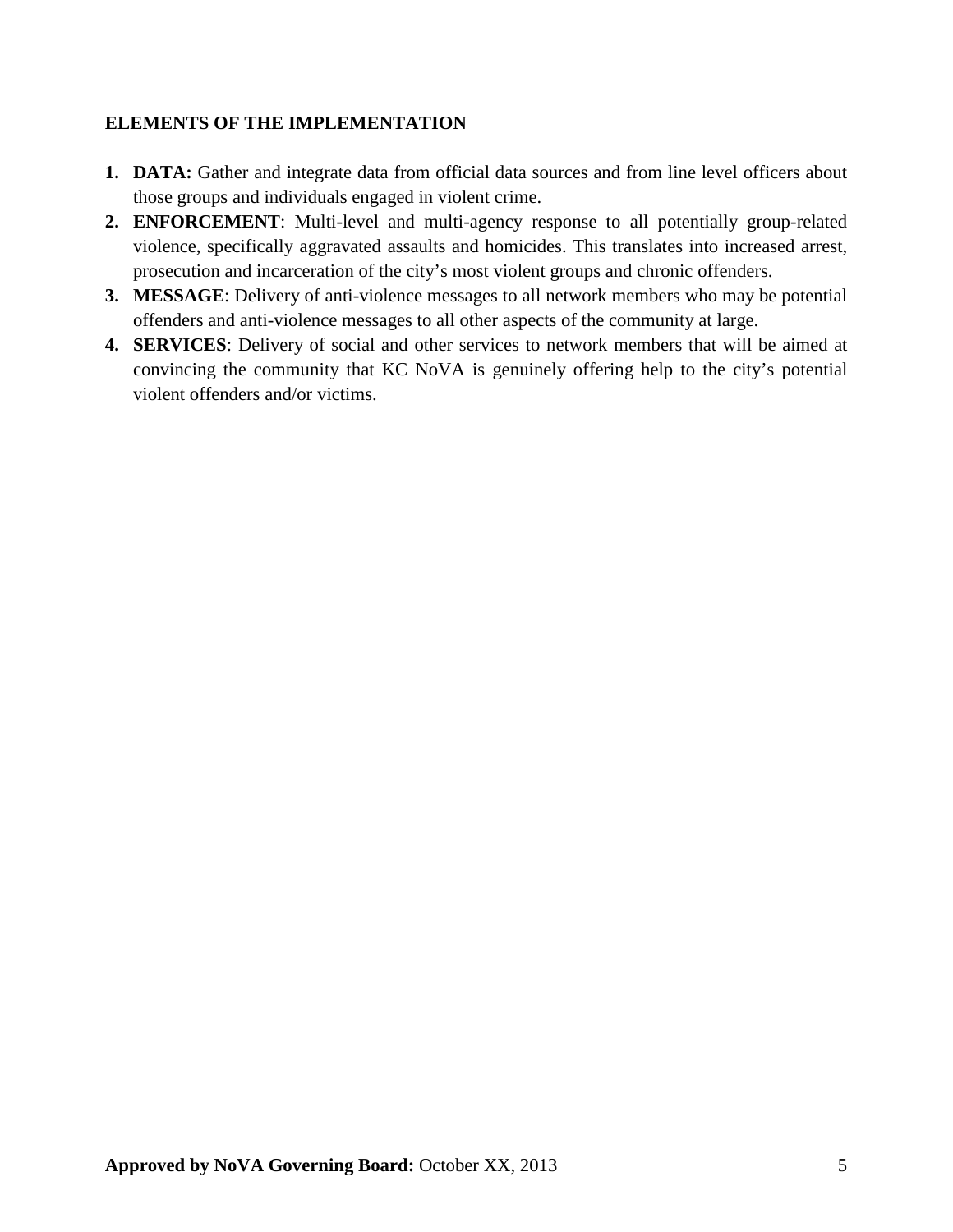#### **IMPLEMENTATION PROCEDURES**

#### <span id="page-5-0"></span>**1. DATA:** *Gather and integrate data from official data sources and from line level officers about those groups and individuals engaged in violent crime.*

**Rationale**: Research has consistently shown that a very small percentage of any urban area's population is responsible for a large percentage of the violent crime. NoVA partners must have a clear picture of the groups and individuals currently engaged in violent crime. Procedures must be in place to ensure data about violence are accurate and up to date. Also, numerous important issues related to gun crime investigations have arisen during the formation of KC NoVA. Gun evidence needs to be prioritized and the prosecution of gun crimes needs to be made more effective. As a new working group on guns develops more information about these issues, this section of the strategic plan will be enhanced and detailed further.

#### **Key Actions:**

- 1. Ensuring accurate and up-to-date networks (the overall picture or sociogram of groups and individuals) will be the responsibility of the Data Committee. Incomplete data will result in a distorted picture of violent networks and compromise any strategy thereafter. To avoid this:
	- a. All elements of KCPD, including gang, gun, career criminal and other units of the violent crime division, as well as federal law enforcement agencies will develop a group audit that sketches the criminal groups, and associated individuals, operating in the urban core. Directed by KC NoVA Data Committee Chair, this group audit will require the input of street-level officers most familiar with the groups and group members involved in violence on city streets. Governing Board members should ensure that the Data Committee has access to appropriate personnel and data
	- b. Documented intelligence, including homicide and other violent crime information, field information forms and arrest information will be made available to KC NoVA Data Committee to build the city's violence networks.
- 2. On a regular basis, at least every three months, a homicide review will be conducted and will explore what KCPD officers, including street-level, officers know about suspects and their relationship to other suspects or persons related to violent crime. This intelligence should be incorporated into the group audits, network development and enforcement actions.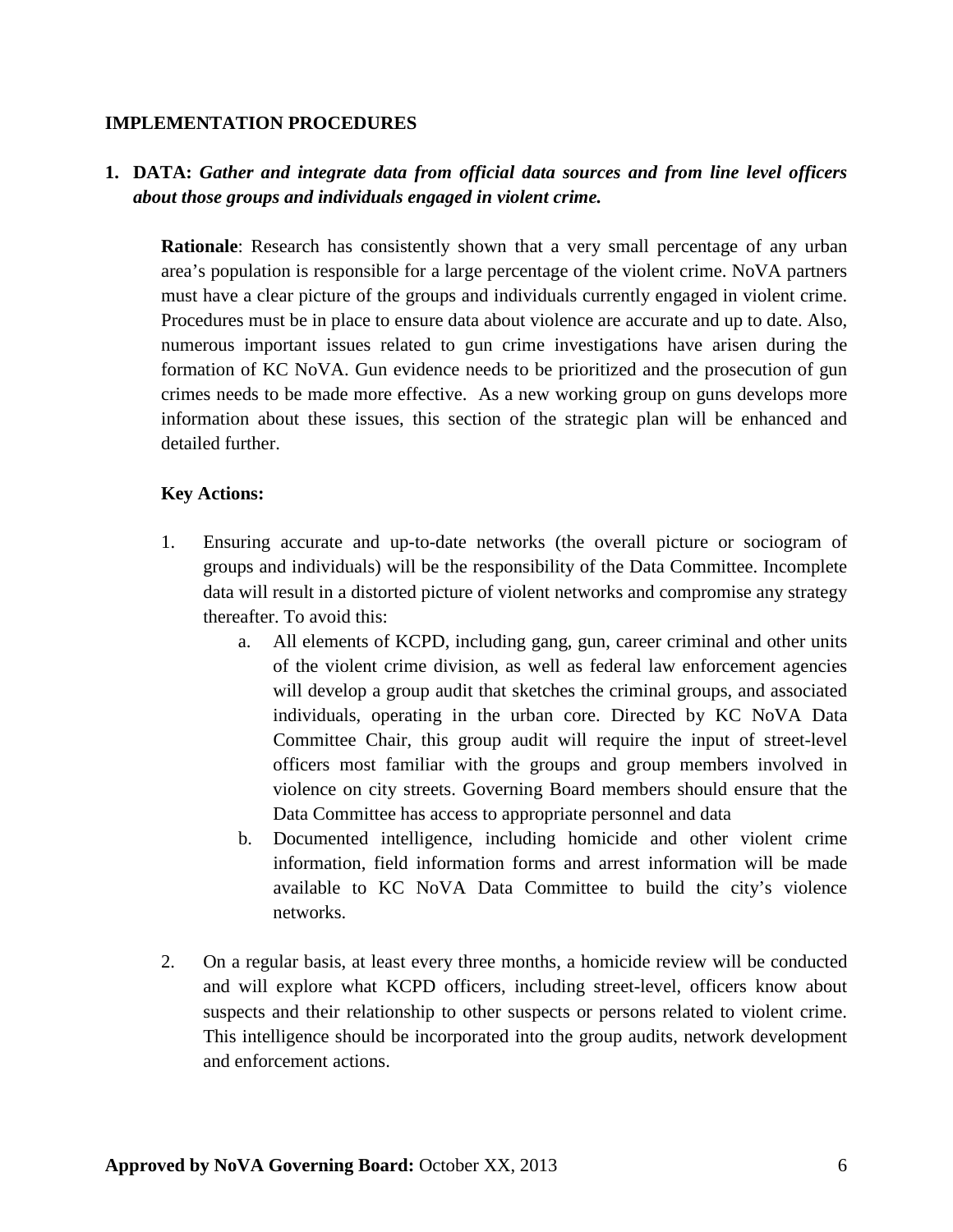- 3. The Data Committee will develop data infrastructure to track NoVA activity and actions.
- 4. The Implementation Committee will review the networks created by the Data Committee. The Implementation Committee will select the groups to focus on as NoVA expands implementation to all violent groups in Kansas City, Mo.
- 5. Develop new strategies against those using illegal guns and to interfere with the flow of those illegal guns.
	- a. A special gun crime working group comprised of an ATF intelligence specialist, KCPD's NoVA unit, other appropriate KCPD elements including gun squad, the Crime Laboratory, as well as UMKC network analysis experts -- will analyze the system's ability to quickly conduct ballistics and other tests on guns and shell casings related to violent crimes. The task force will take steps to ensure the timely report of key intelligence to successfully solve gun crimes and link guns and suspects to other gun crimes.
	- b. Explore a system that involves KC hospitals to track gun violence victims in their emergency rooms and, potentially, use this information to inform NoVA intelligence efforts.
	- c. The gun crime working group will examine data on firearms used in crime to develop strategies for disrupting illegal gun markets.
	- d. The gun crime working group will work closely with the enforcement committee.
	- e. The working group will explore other strategies to disrupt the flow of illegal guns to network members. Among those will be a new Gun or Armed Offender Court in Jackson County in order to study the effectiveness of different sentencing approaches.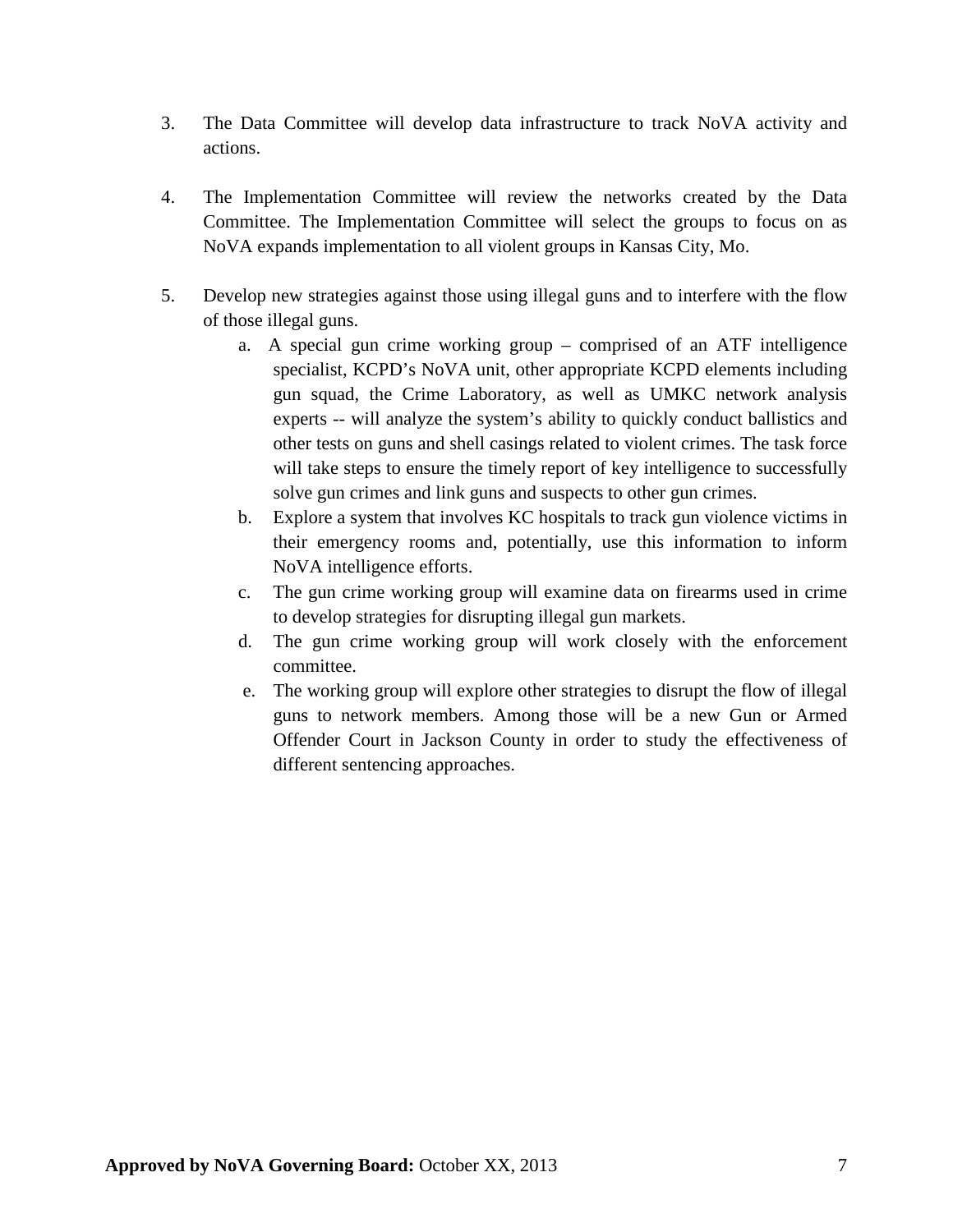#### <span id="page-7-0"></span>**2***.* **ENFORCEMENT***: Multi-level and multi-agency response to all group-related shootings and homicides and serious violent acts. This translates into increased arrest, prosecution and incarceration of the city's most violent groups and chronic offenders.*

**Rationale**: KC NoVA will establish a new norm that such violence will not be tolerated. To demonstrate this message, an unprecedented law enforcement response is required from KCPD and KC NoVA. When an act of violence is committed by a person in a group or network targeted by KC NoVA, a multi-agency team will respond by seeking all possible sanctions against the suspect and other group members associated with the suspect. This should be a signal to offenders that such violence is being treated in a new way and that all law enforcement agencies are working together to respond in a serious way to such violence. The idea is that violence should trigger enhanced enforcement efforts as a signal to offenders that violence is not tolerated. It should also signal to the community that criminal justice agencies are responding in a concerted and serious way to violent crime

- 1. An Enforcement Committee that includes representatives of those law enforcement elements as well as state and federal prosecutors and probation and parole will also be enlisted to review potential cases against targets of any enforcement action. All grouplevel enforcement actions will be approved by the Enforcement Committee.
- 2. KCPD's KC NoVA Unit will be responsible for establishing a reporting mechanism to alert the Enforcement Committee immediately of any criminal activity related to notified network members. The Enforcement Committee to determine whether a group enforcement action will result (e.g., trigger an enforcement action against that network member and his key associates or group members).
- 3. Network members on probation or parole will receive increased supervision by probation and parole officers and will be subject to immediate shock time in jail of a few days for every violation of probation or parole.
- 4. Violent crimes or violent acts involving network members should trigger NoVA enforcement actions; network members with outstanding felony warrants, of course, would still be susceptible to normal police patrols and activities.
- 5. If the enforcement committee determines an enforcement act is appropriate due to a violent crime involving a network member, the following protocol should be followed: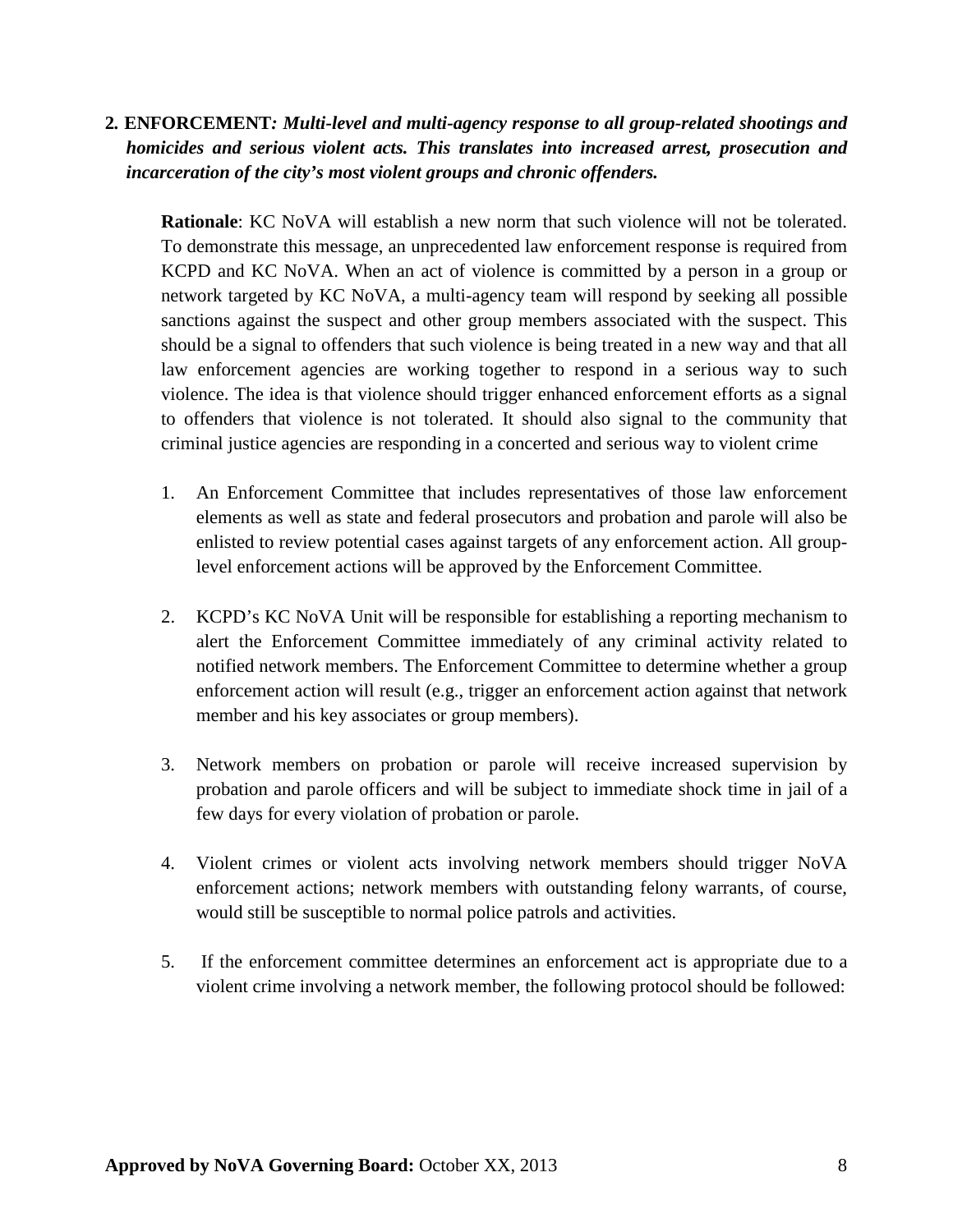#### Enforcement Action Protocol

- 1. Enforcement Committee will meet regularly to review in-network violent acts and to decide whether a group level enforcement act is appropriate.
	- a. A violent act will be determined through crystal report or firsthand information from investigative element.
- 2. Enforcement Committee Chair(s) will contact the Data Committee chair to request a group sociogram of a NoVA individual engaged in violence.
- 3. Get something (no matter how small), on everyone in the group of the suspect responsible for the violence. Enforcement Committee will monitor the enforcement act.
	- a. ACU, as the KC NoVA enforcement arm, would lead any enforcement effort directed at a network member and his group, as a result of a violent act. Other units of KCPD's violent crime division, including the homicide squad, and narcotics and vice division will be alerted and enlisted for the enforcement. Partner agencies may also be enlisted for these enforcement actions.
	- b. All suspects and their associates wanted on state or city warrants will be arrested.
	- c. All potential levers that may be applied to chronic violent offenders and their group members will be explored, including child support payments, loss of welfare benefits and eviction from public housing.
	- d. DART and other nuisance abatement proceedings will be considered at appropriate locations involving network members connected to the homicide.

4. Message to the group why this is happening - specific person that committed act may or may not be communicated to group based on case status.

- a. Informational handouts. Example: "Frank messed up so we are paying attention to you."
- b. Show them the sociogram when you arrest them with respect to possible ongoing cases and/or parties not yet in custody.

5. A packet will be completed by LERC and the NoVA enforcement Detective to be provided to Prosecutor (bond and sentencing). The packet should include a coversheet, original offense that set in motion the enforcement action, and corresponding sociogram.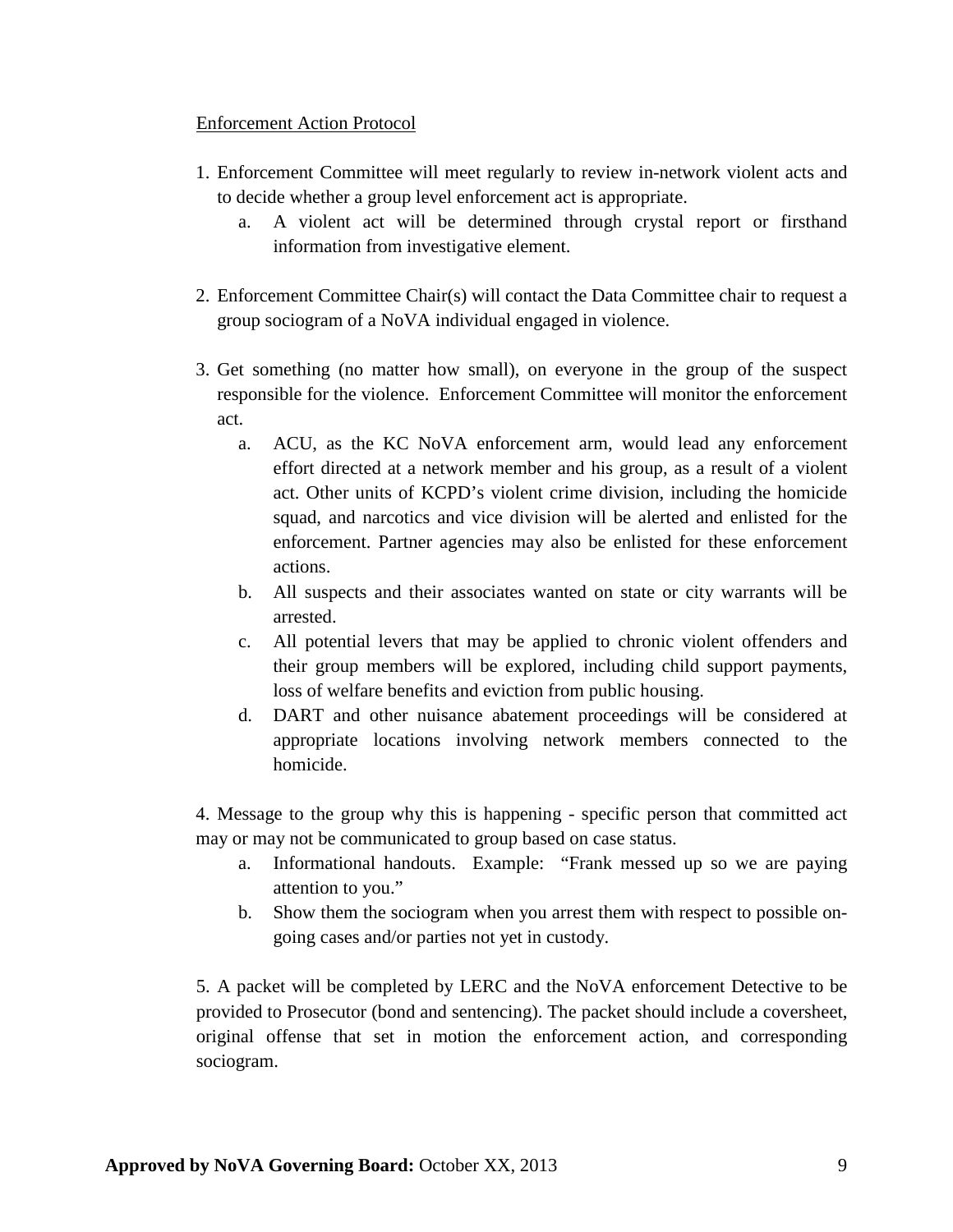6. Such enforcement actions will be messaged to the community and to other network members at call-ins and through other community messaging efforts. Successful enforcements should be messaged in press releases or press conferences.

7. De-confliction will be conducted on all subjects to be targeted for enforcement actions so as not to interfere with on-going cases.

8. All arrests made by Patrol or ACU will be followed up by ACU detectives for handling.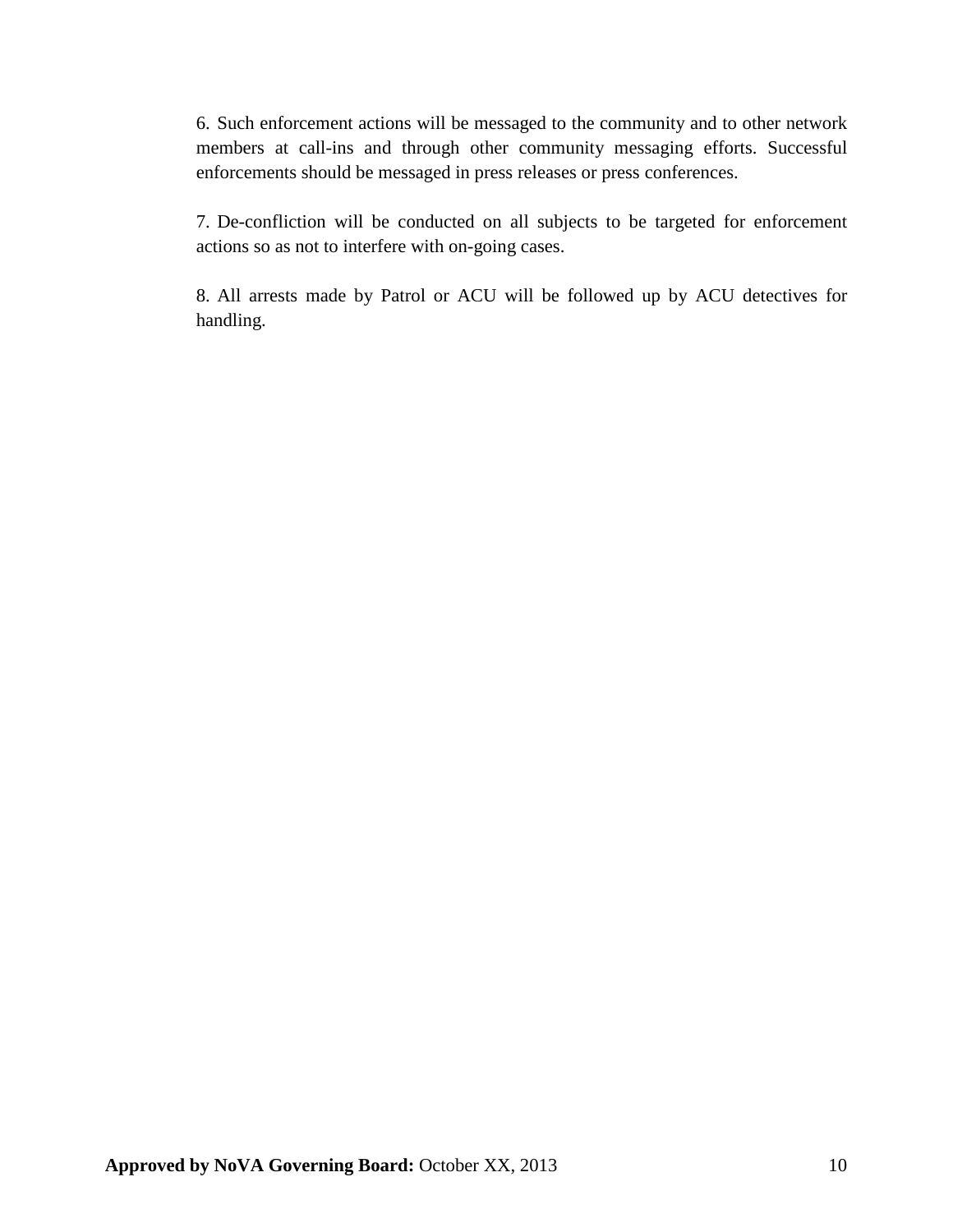#### <span id="page-10-0"></span>**3***.* **MESSAGE***: Delivery of anti-violence messages to all network members who may be potential offenders and focused deterrence messages to all other aspects of the community at large.*

**Rationale**: KC NoVA will systematically notify those persons identified in NoVA networks that violence will not be tolerated and that an unprecedented multi-agency response will be initiated as a consequence of a group member is involved in a violent crime, thereby encouraging individuals to help 'police' other group members and discourage violence by those whom they are connected socially. The response will target all members of their group. In addition, community leaders, grass-roots groups, churches and other respected institutions will be enlisted to reinforce this message and to foster more cooperation with law enforcement and improve the solving of violent crimes in our community. A Community Board will be established to strengthen collaboration between law enforcement and community. This effort should reassure law abiding community that the criminal justice community is responding to the problem of urban violence, but it also should convince the community that KC NoVA is taking an equitable approach to crime, incarcerating the most violent and helping the less violent to avoid similar fates.

#### **Key Actions:**

- 1. KC NoVA officers, including ACU, and Missouri Probation and Parole officers will make direct contact with group members to inform them of call-ins and/or deliver basic KC NoVA deterrence messages.
- 2. Call-in scripts will be developed for the appropriate law enforcement and community leaders, as well as other important messengers, including clergy, the family members of homicide victims, ex-offenders and former group members.
- 3. Key network members will be directed by enforcement officers, including probation and parole, to attend call-ins organized by KC NoVA. Three key messages will be delivered: Any violence will bring swift and certain enforcement against you and your group members; the community no longer will tolerate violence; and we are genuinely offering you help to change your life.
- 4. Custom notifications that might involve KC NoVA Community Board members, clergy, NoVA governing board members, probation and parole officers and ACU and, potentially, patrol officers will be attempted to spread NoVA messages throughout the network.
- 5. Specific homicides that occur that are outside the NoVA networks/groups may require special communications efforts, in collaboration with KCPD investigative elements, to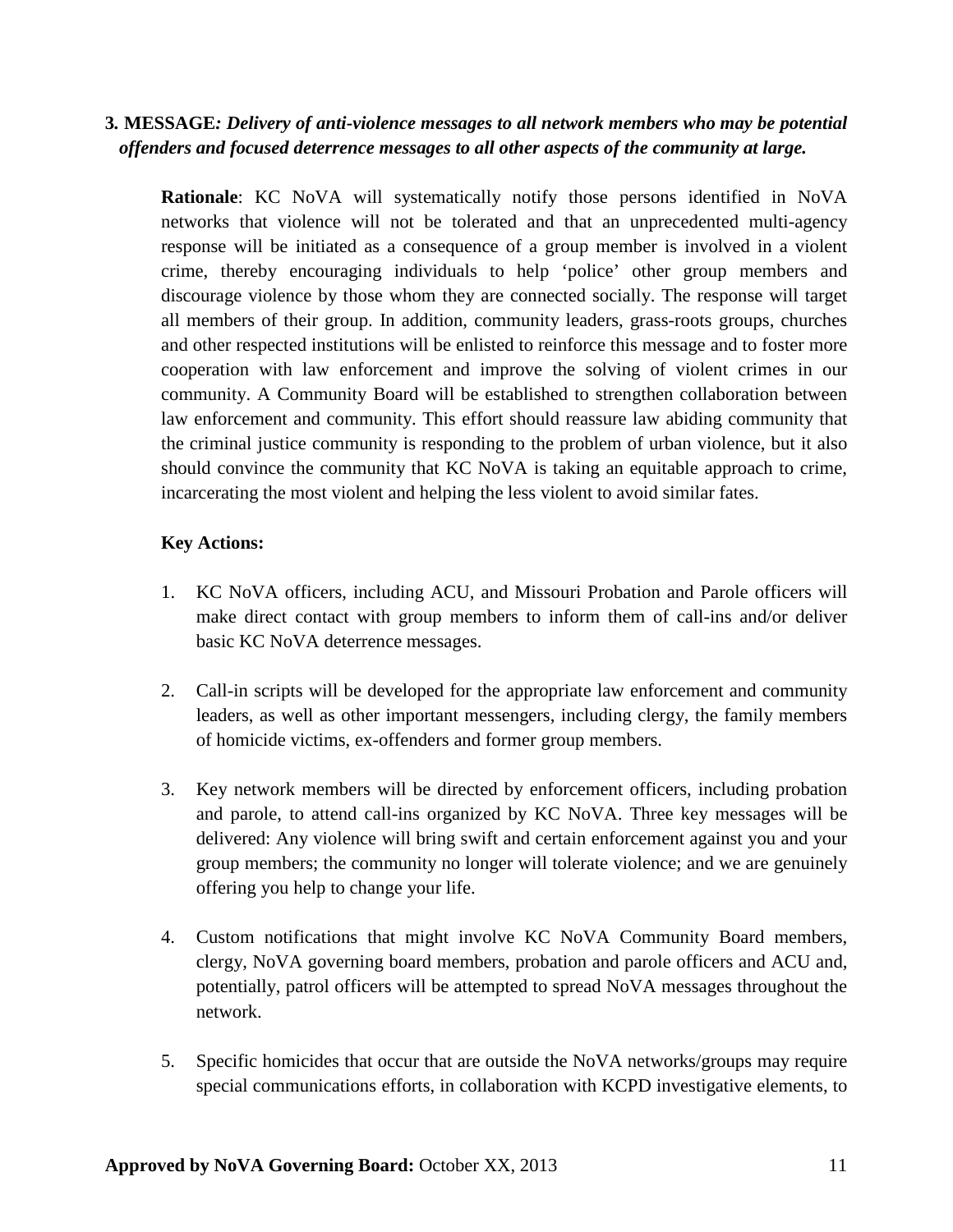heighten community attention or help produce information about the crime. These special initiatives, however, should not take precedence over focused deterrence implementation.

- 6. Social media, including Facebook, should promote KC NoVA efforts and community events. The KC NoVA website should inform the public about focused deterrence and the activities of KC NoVA. Press conferences or press releases to highlight major enforcements, grants and other key events.
- 7. ACU and other officers, including probation and parole, that have regular contact with network members and the community will be trained in the basic messages of KC NoVA and this plan. They should be delivering these messages to network members during each contact.
- 8. Other messaging material, including pamphlets, information cards, posters and other fliers will be developed to help with delivery of these messages.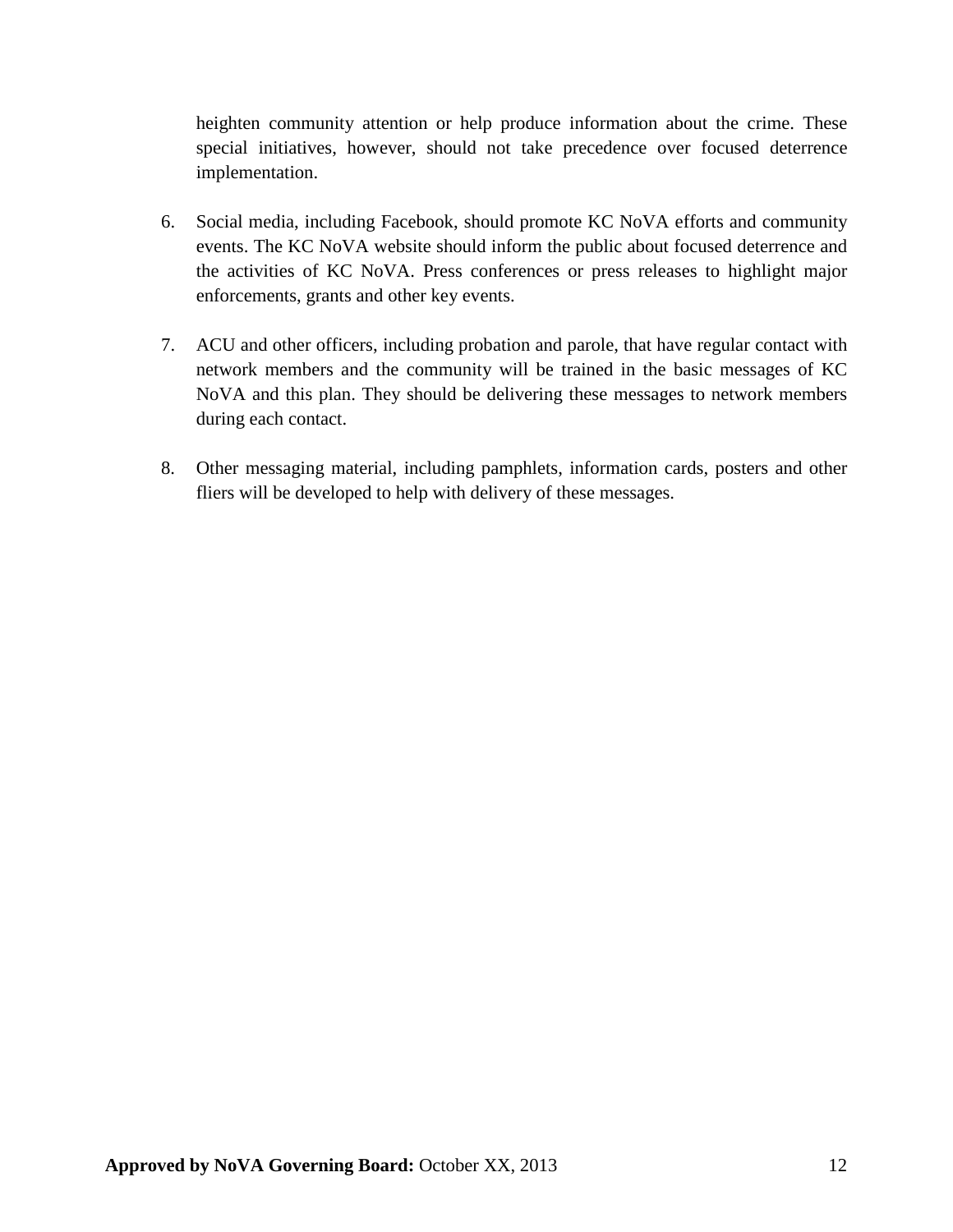#### <span id="page-12-0"></span>**4. SERVICES:** *Delivery of social and other services to network members that will be aimed at convincing the community that KC NoVA is genuinely offering help to the city's potential violent offenders and/or victims.*

**Rationale**: KC NoVA is aimed at reducing homicides and assaults by improving the way law enforcement arrests and prosecutes network members, but it also must help others in the NoVA networks to avoid similar fates. By using case managers to intensively work with network members, KC NoVA hopes to turn many of their lives in a more productive direction. Kansas City has experience diverting offenders from prosecution through its Drug Court. Now, it hopes to use similar strategies to divert network members away from future violence. Showing the community that KC NoVA will push to help community members will be crucial in enlisting community support for law enforcement.

#### **Key Actions:**

- 1. Using KC NoVA social networks, network members will be directed to help through KC NoVA's social services arm. Those services and the case management for each qualified network member will be overseen by the director of social services for KC NoVA.
- 2. When persons inquire about their eligibility for help, the social services manager will confer with KC NoVA's police unit to confirm that the person is listed in a network. The social services manager and KC's NoVA's project manager can confer and decide on delivery of services to someone not listed in the current network.
- 3. The availability of services will be advertised by police, probation and parole and community members supporting KC NoVA.
- 4. Materials such as fliers, web sites, posters and other materials will be developed to advertise the services and a phone number established to reach case managers.
- 5. Services should also include temporary housing, transportation, life skills, anger management, substance abuse treatment and prevention, mentoring and job training.
- 6. Community members should be informed regularly about the progress in helping network members, including testimonials from those who were helped.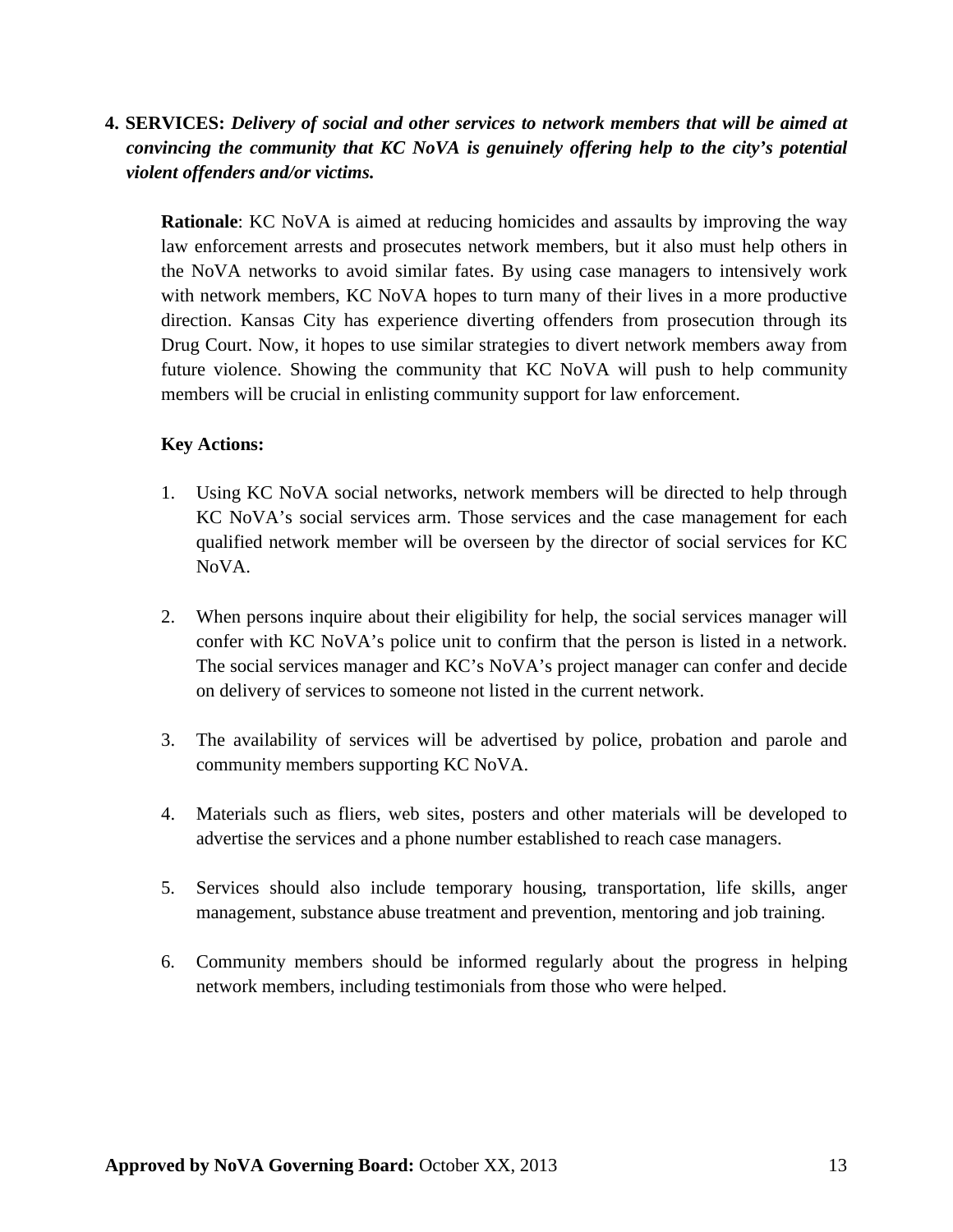#### **KC NOVA COMMITTEE STRUCTURE**

#### <span id="page-13-0"></span>**1. NOVA GOVERNING BOARD**

<span id="page-13-1"></span>*Members:* KCPD Chief Darryl Forte Jackson County Prosecutor Jean Peters Baker ATF SAC Greg Gant KC Mayor Sly James UMKC Chancellor Leo Morton U.S. Attorney Tammy Dickinson Probation and Parole Regional Administrator Jackie Dunn

**Note**: Additional Governing Board members can only be added by a unanimous vote of the Governing Board members. The Governing Board will select a convener who will be responsible for calling meetings and setting agendas. The Governing Board can request an update from the Project Manager and the Chairs of the committee at any meeting, if they desire. The Governing Board will select the NoVA Program Manager. The Project Manager will appoint individuals to all the NoVA Committees.

#### **2. IMPLEMENTATION COMMITTEE**

<span id="page-13-2"></span>At least one representative of every agency partner will serve on this umbrella committee that will ensure that each Action Step is properly addressed and achieved. The implementation team would problem-solve in areas not specifically addressed by the plan and would adjust the plan where the committee deems necessary to ensure the continued success of the KC NoVA effort.

*Members:* NoVA Project Manager Joe McHale (chair) UMKC Researchers Andrew Fox/Ken Novak NoVA Probation Parole Sgt. Young NoVA Operations Sgt. Lovelady Jackson County Prosecutor's Office, Mike Mansur Probation Supervisor, Shari Morlang ATF agent John Ham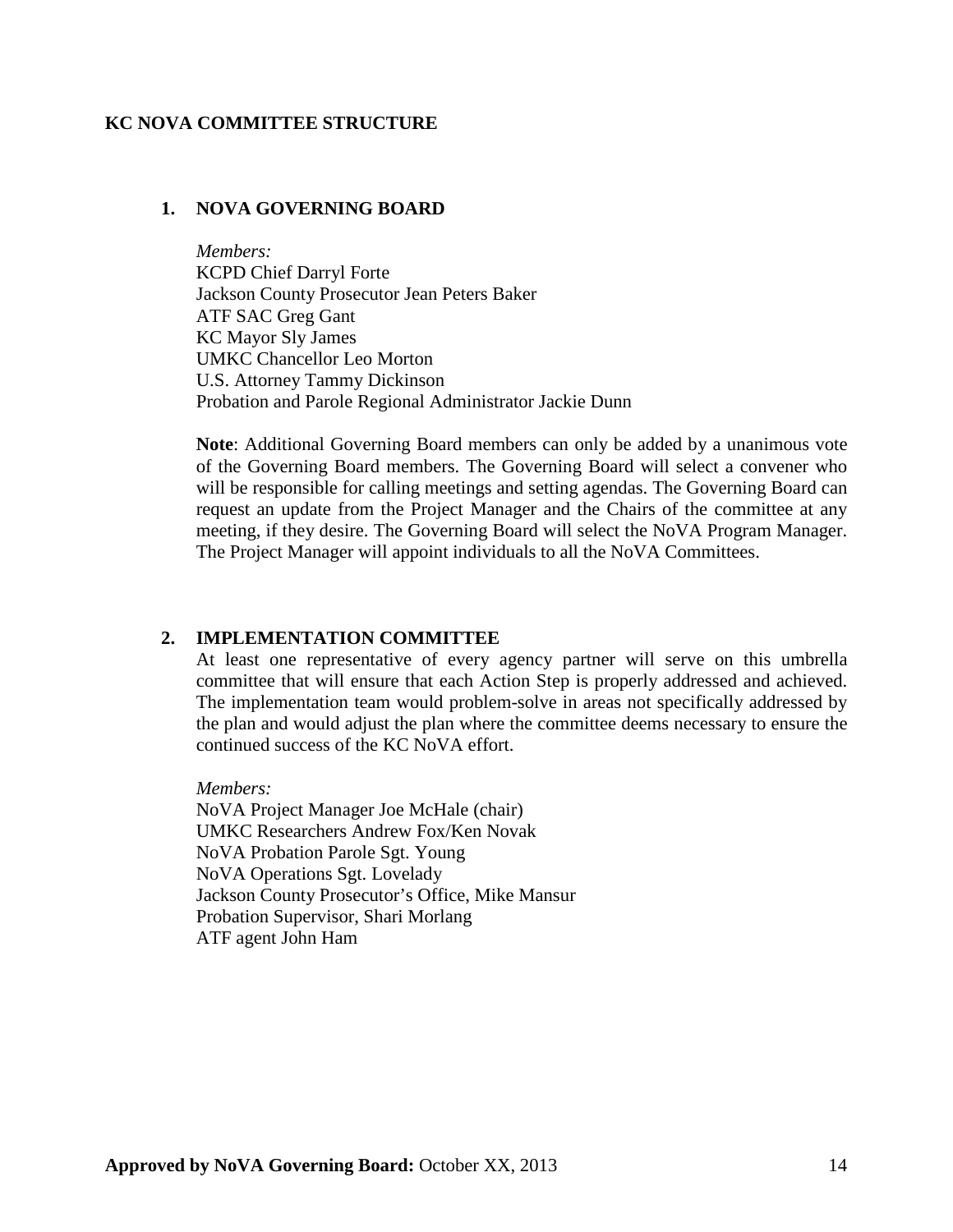#### **3. DATA COMMITTEE**

This committee will gather and integrate data from law enforcement sources to create a robust intelligence network of groups, key group members and their associates. In addition, this subcommittee will routinely update group audits (which detail current functioning groups, their beefs and alliances) and homicide reviews. A key element will be to ensure that street-level officers are included and allowed to give input to make the intelligences as accurate and timely as possible.

*Members:*

LERC crime analysts NoVA Det. Jason Cramblitt ATF Investigator John Ham UMKC researcher Andrew Fox (chair) NVD Analyst Rhonda Taylor

#### **4. ENFORCEMENT COMMITTEE**

<span id="page-14-0"></span>This team will focus identifying chronic violent groups and their central members and focusing enforcement actions against groups that commit violent acts. The Enforcement Committee will be responsible for identifying in advance what violent acts will trigger group enforcement action and reviewing incidents forwarded to their attention to determine whether group enforcement is appropriate. Members include KCPD NoVA unit, ACU, Jackson County Prosecutor's Office, the U.S. Attorney's Office of Western Missouri, ATF, the FBI, Missouri Probation and Parole and the UMKC academic partners. A subcommittee will address data and intelligence collection, while another committee, the gun working group, will address improving the collection of gun evidence through NIBIN.

*Members:*

Jackson County Prosecutor's Office, Jen Phillips U.S. Attorney's office, Brent Venneman Kansas City Prosecutor's Office, Abbie Mueller Probation and Parole, Shari Morlang KCPD Enforcement Commander (co-chair) DC Hopkins KCPD Enforcement Commander (co-chair) Capt. Todd Paulson UMKC Researcher Ken Novak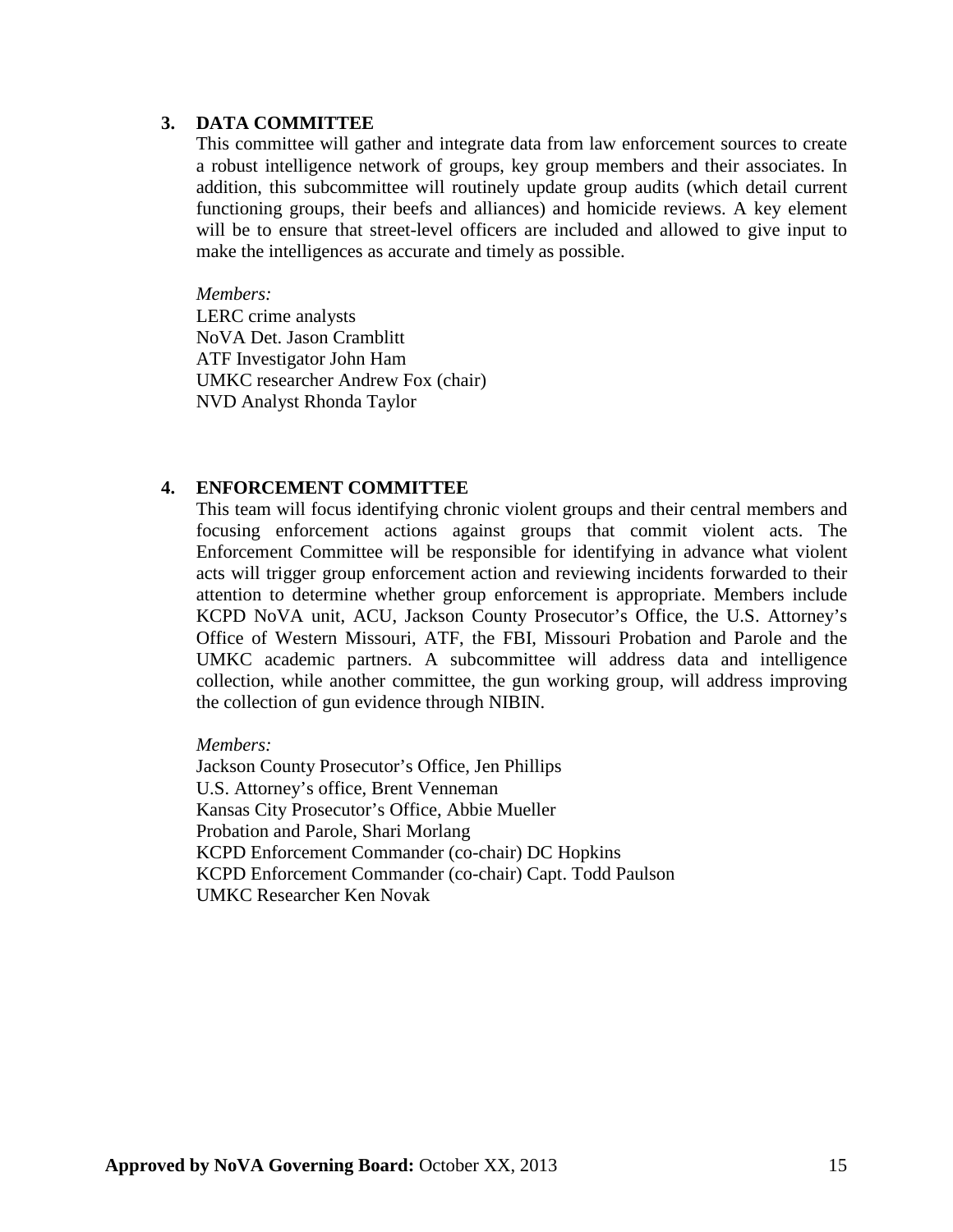#### **5. SERVICE COMMITTEE**

<span id="page-15-0"></span>The strategy of this team is to develop and oversee implementation of the social services delivery to KC NoVA group members. Members of this committee will ensure that service providers are helping network members and that case management of network members seeking help.

*Members:*

COMBAT Administrator Angela Gravino (chair) NoVA Social Services supervisor Probation and Parole representative NoVA Probation/Parole Sgt Young Other NoVA Probation/Parole KCPD personnel Services Provider 1

#### **6. MESSAGING/COMMUNITY COMMITTEE**

<span id="page-15-1"></span>This committee oversees messaging internally among partner agencies, externally to network members and to the community as a whole. It should employ the web, social media and traditional media, including TV, to accomplish this message delivery. To deliver within the networks, the committee should also arm street level officers with key NoVA messages. The committee should also oversee engagement of community members and key community institutions, including the faith-based community, as well as other groups that can help support NoVA messages. The current NoVA Community Board should be enlisted to help with those messages.

*Members:* NoVA community organizer NoVA Det. Gillespie Jackson County PIO Mansur Jackson County Neighborhood Prosecution NoVA Community Board Rep. 1 NoVA Community Board Rep. 2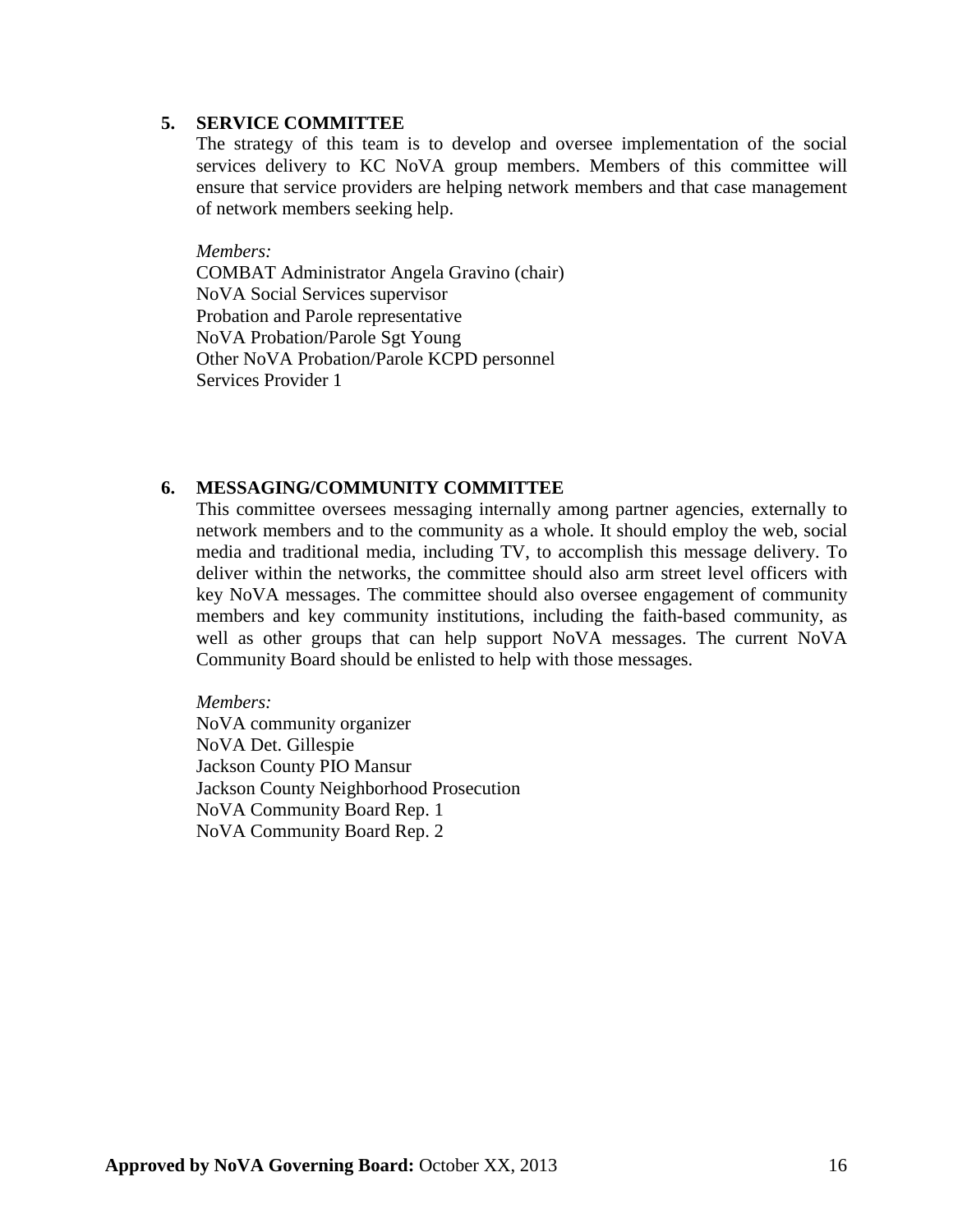#### <span id="page-16-0"></span>**IMPLEMENTATION PROCESS OUTLINE[1](#page-16-1)**

- 1. Group audit, development and validation of the networks
	- a. This task will come completed by the Data Committee
	- b. Networks MUST be validated by investigative and line level officers before implementation.
	- c. This is not a one-time event, but a continual process
- 2. NoVA by selecting a small violent group to conduct focused deterrence
	- a. As the alliance's capacity increases, more groups will be selected and incorporated into the implementation.
	- b. The timing and selection of additional groups will be done by the Implementation Committee in consultation with all the other committees
	- c. When a group is selected for implementation, the names and demographic information will be entered into the NoVA Access database. All contact and action initiated by NoVA partners must be entered into the database.
	- d. This information will be forward to Probation and Parole so that these individuals can be place on a special case load.
- 3. The first step is notification.
	- a. The Implementation Committee will develop a plan of notification. The plan should include personal notifications and call-ins, depending on the dynamics and size of the group.
		- i. The Implementation Committee will be responsible for developing a written notification plan and forwarding the plan to the committees. The Enforcement, Services, and Community/Messaging Committees should all be used in the notification plan.
- 4. Recruit network members for social services.
	- a. The Social Service Committee is responsible for informing all network members that they are eligible for services and ensuring that all network members who want services, receive them.
	- b. The Social Service Committee will be involved in the notification of the network, however, they are also responsible for developing a plan to continually reach out to all active network members. Strategies should include most or all of the following strategies (in collaboration with other committees):

<span id="page-16-1"></span> $1$  This process outline is based on what is currently known about the NoVA partners. As more partners' join or things are learned through the process, the Implementation Committee is responsible for updating this outline. This is a living document and must be kept up to date.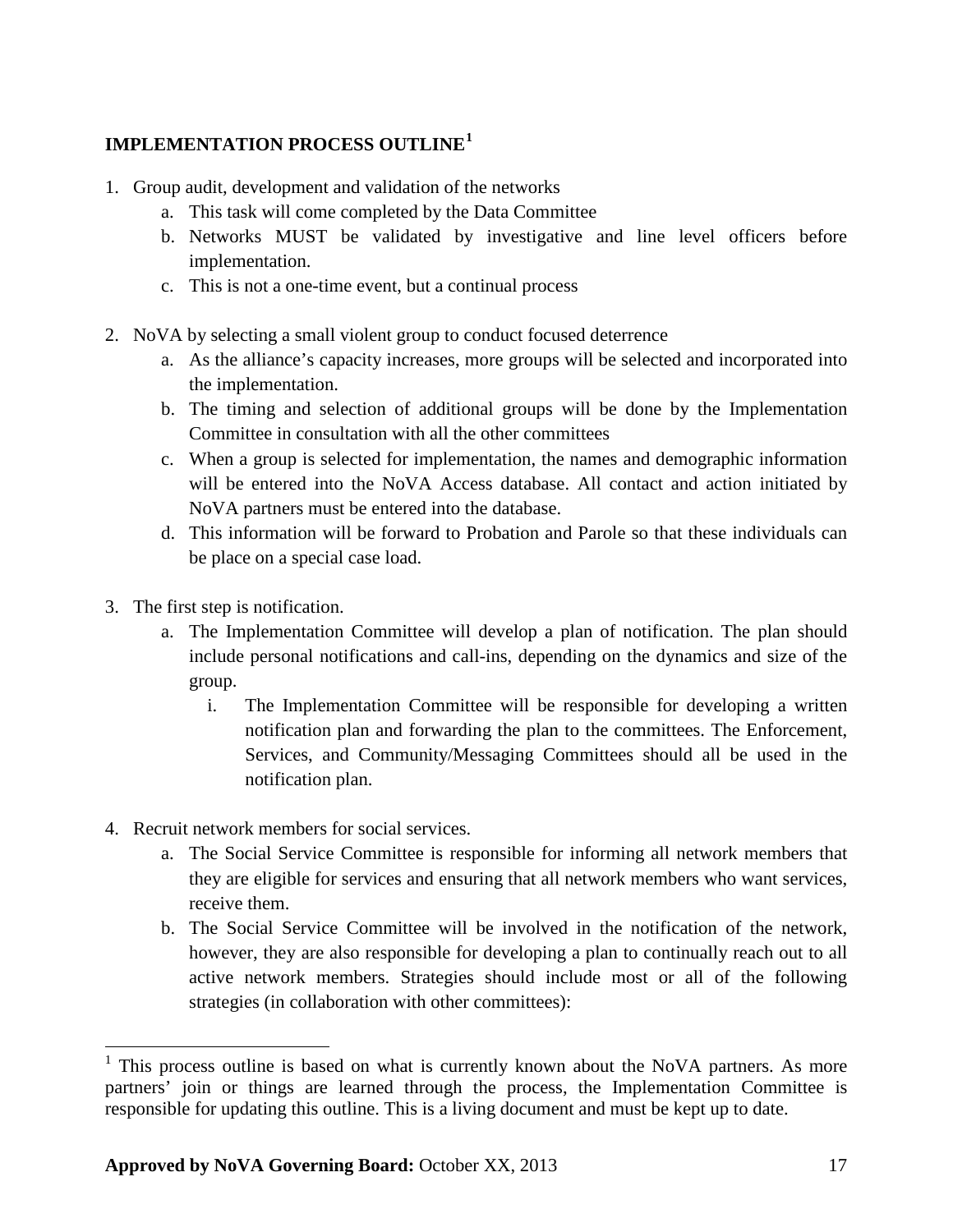- i. Personal notification
- ii. Call-ins
- iii. Letters mailed to known addresses
- iv. Social service and job fairs
- c. As network members are contact and start receiving services, it is important that contacts and updates are entered into the NoVA Access Database. This will be the place NoVA activity is tracked.
	- i. There will be a steady flow of new individuals into the process. If tracking in not made a priority, the system will breakdown.
- 5. Once network members have been notified, their police contacts will be monitored.
	- a. At LEAST once a week the Enforcement Committee will review ALL arrests within the active networks. The Data Committee will produce a weekly report of police contacts of individuals in the NoVA Network.
	- b. If a non-violent offense occurs, the Enforcement Committee will decide the course of action.
		- i. If possible, non-violent offenses should be banked for use when a violent act occurs.
	- c. If a violent act occurs in the network the Enforcement Committee must decided whether the crime constitutes a triggering event. If yes, the Enforcement Committee will initiate a group-level enforcement action.
		- i. Please see the Enforcement Action Protocol.
	- d. The Enforcement Committee will be briefed by the Enforcement Commander as the action progresses. All three prosecutor's offices and probation and parole should be active participants in developing the enforcement action.
	- e. After all arrests are made, the Enforcement Committee will summarize the action and forward the summary to the Community/Messaging Committee.
		- i. The Message/Community Committee will release the results of the action to the public.
- 6. Message/Community Committee develops a community response to violence for every violent act that invokes a group-level enforcement action.
	- a. The Messaging/ Community Committee should identify the neighborhood that is most closely connected the network receiving enforcement and organize a community response to take place after the enforcement action is completed.
- 7. This is not a linear process, but a cyclical one.
	- a. Each network should be continually monitored and notified until the Implementation Committee removes them from Active NoVA status.